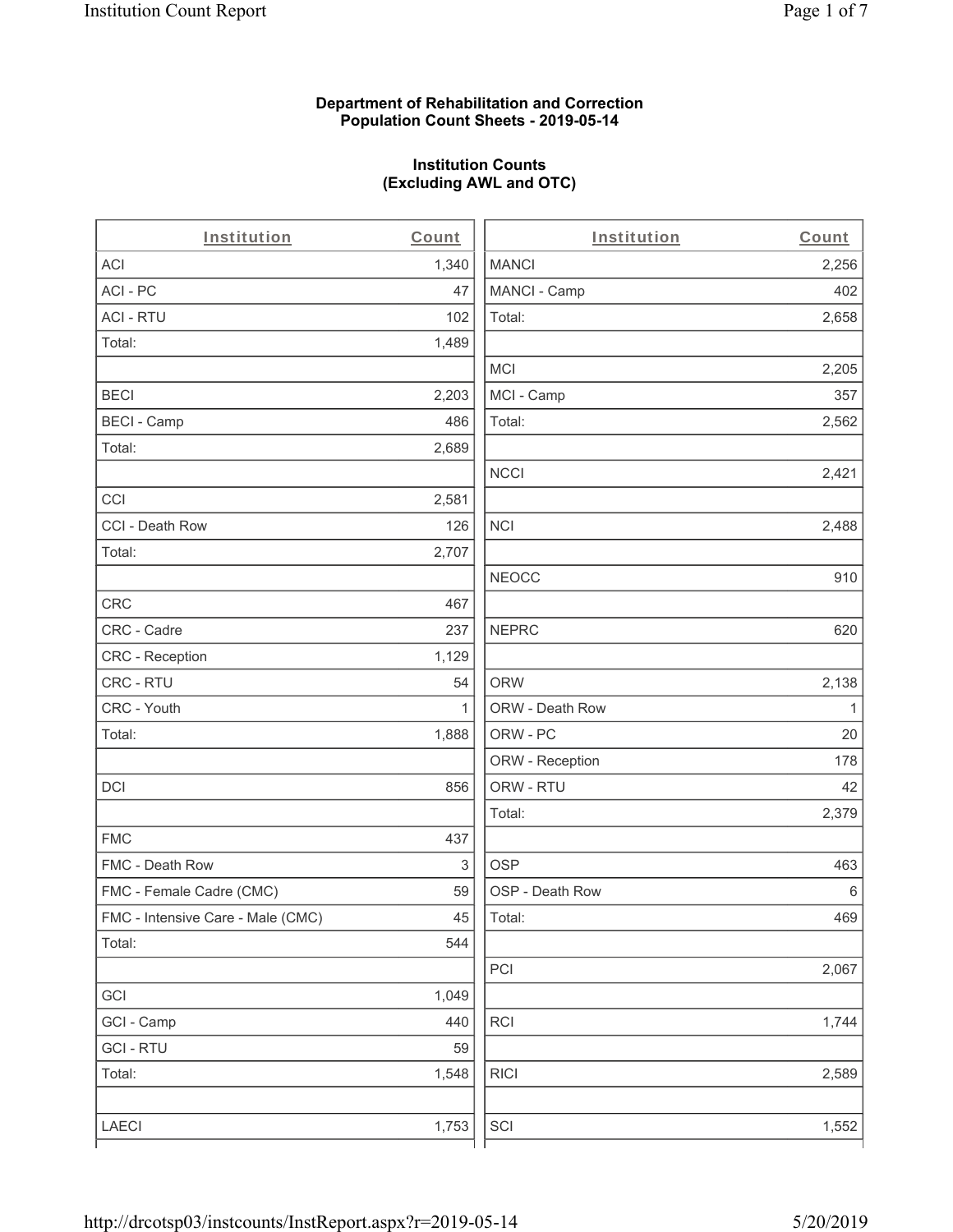| <b>LECI</b>              | 2,210 | <b>SOCF</b>      |                          | 1,261  |
|--------------------------|-------|------------------|--------------------------|--------|
| LECI - Camp              | 193   | SOCF - RTU       |                          | 50     |
| Total:                   | 2,403 | Total:           |                          | 1,311  |
|                          |       |                  |                          |        |
| <b>LOCI</b>              | 2,230 | <b>TCI</b>       |                          | 902    |
|                          |       | TCI - Camp       |                          | 437    |
| <b>LORCI</b>             | 232   | Total:           |                          | 1,339  |
| LORCI - Cadre            | 137   |                  |                          |        |
| <b>LORCI - Reception</b> | 1,150 | <b>TOCI</b>      |                          | 725    |
| Total:                   | 1,519 | <b>TOCI - PC</b> |                          | 87     |
|                          |       | Total:           |                          | 812    |
| <b>MACI</b>              | 1,036 |                  |                          |        |
| MACI - Minimum           | 1,230 | <b>WCI</b>       |                          | 1,335  |
| Total:                   | 2,266 | WCI - RTU        |                          | 29     |
|                          |       | Total:           |                          | 1,364  |
|                          |       |                  |                          |        |
|                          |       |                  | <b>Total Population:</b> | 49,177 |

\* The Total Population includes 30 Offenders with Reason Codes 30 & 31. \*\* The Total Population includes 39 Offenders with Reason Code 0A.

# **Male Population by Security Level (Include AWL and Exclude OTC)**

| Security Level         |                   | <b>Body</b> | AWL | (-OTC) | Total  |
|------------------------|-------------------|-------------|-----|--------|--------|
| <b>Total Level E</b>   |                   | 1,039       | 6   | 6      | 1,039  |
| Total Level 4          |                   | 1,795       | 17  | 16     | 1,796  |
| Total Level 3          |                   | 11,889      | 164 | 144    | 11,909 |
| Total Level 2          |                   | 16,740      | 203 | 156    | 16,787 |
| Total Level 1          |                   | 13,570      | 140 | 79     | 13,631 |
| <b>Total Death Row</b> |                   | 135         |     |        | 135    |
|                        | <b>Total Male</b> | 45,168      | 531 | 402    | 45,297 |

#### **Female Population by Institution (Include AWL and Exclude OTC)**

| Institution              | Bodv  | AWL |    | ⊺ota  |
|--------------------------|-------|-----|----|-------|
| <b>DCI</b>               | 856   | 16  | 11 | 861   |
| <b>FMC</b>               | 20    |     |    | 20    |
| FMC - Female Cadre (CMC) | 59    |     |    | 59    |
| <b>NEPRC</b>             | 620   | 13  | 5  | 628   |
| <b>ORW</b>               | 2,137 | 22  | 15 | 2,144 |
|                          |       |     |    |       |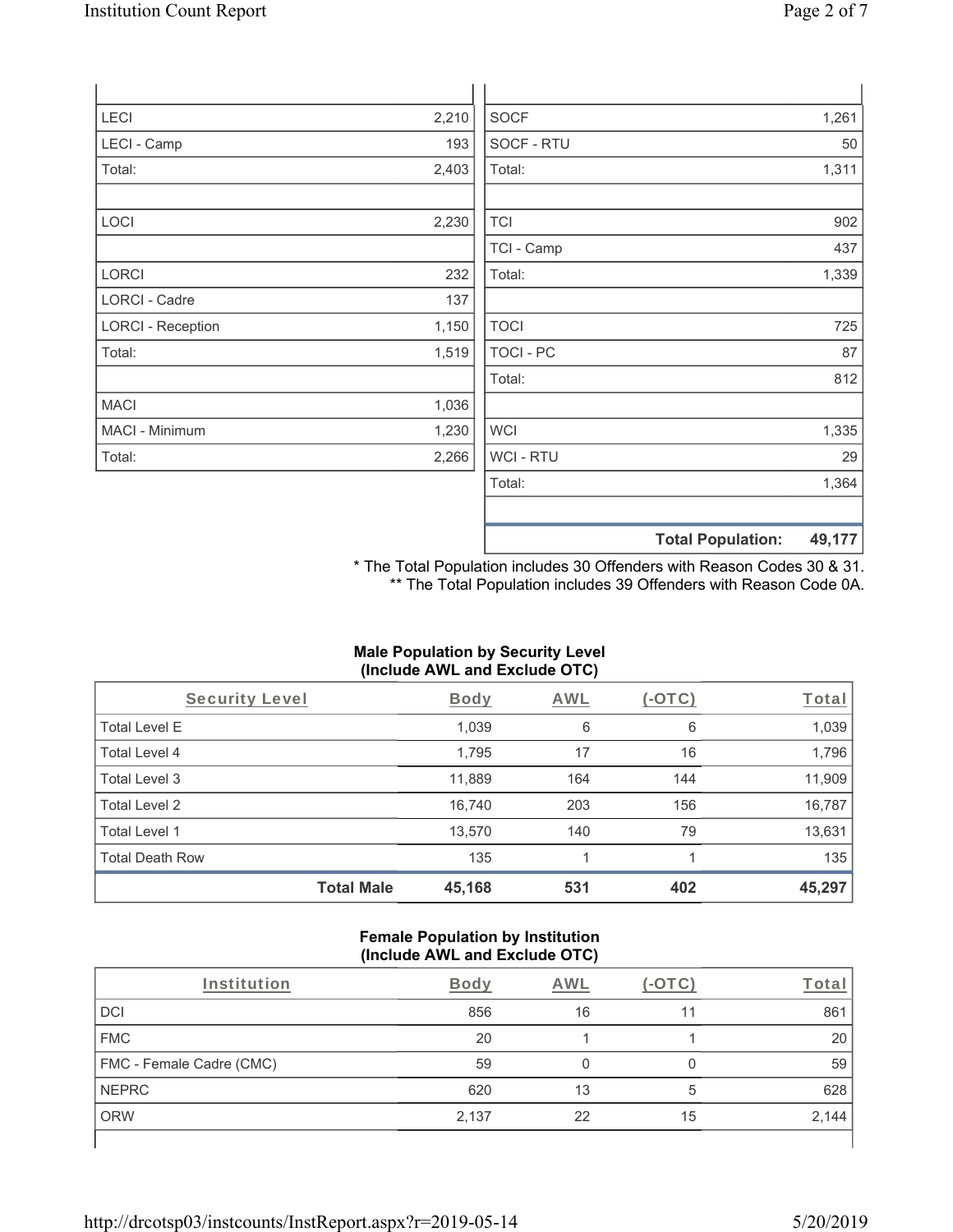| ORW - Death Row        |                          |        | 0   | $\left( \right)$ |        |
|------------------------|--------------------------|--------|-----|------------------|--------|
| ORW - PC               |                          | 20     | 0   |                  | 20     |
| <b>ORW</b> - Reception |                          | 178    | 5   |                  | 180    |
| <b>ORW - RTU</b>       |                          | 42     | 0   |                  | 42     |
|                        | <b>Total Female</b>      | 3,933  | 57  | 35               | 3,955  |
|                        |                          |        |     |                  |        |
|                        | <b>Total Population:</b> | 49,101 | 588 | 437              | 49,252 |

# **Male Population by Institution: Security Level 5 and E (Include AWL and Exclude OTC)**

| Institution          | <b>Body</b>               | <b>AWL</b>                | (OTC)               | Total                     |
|----------------------|---------------------------|---------------------------|---------------------|---------------------------|
| ACI                  | 3                         | $\mathbf 0$               | 0                   | 3                         |
| CRC                  | $\overline{4}$            | $\mathsf{O}\xspace$       | $\mathsf{O}\xspace$ | 4                         |
| CRC - Reception      | $\sqrt{2}$                | $\mathbf 0$               | $\mathsf{O}\xspace$ | $\sqrt{2}$                |
| CRC - RTU            | 5                         | $\mathbf 0$               | 0                   | $\,$ 5 $\,$               |
| LECI                 | 11                        | $\mathbf 0$               | 0                   | 11                        |
| LORCI                | $\overline{4}$            | $\mathbf 0$               | $\mathsf{O}\xspace$ | $\overline{4}$            |
| <b>MACI</b>          | 17                        | $\mathbf 0$               | $\mathsf{O}\xspace$ | 17                        |
| <b>MANCI</b>         | $\,8\,$                   | $\mathbf 0$               | $\mathsf{O}\xspace$ | 8                         |
| <b>NEOCC</b>         | $\sqrt{5}$                | $\mathbf 0$               | $\mathsf{O}\xspace$ | $\sqrt{5}$                |
| <b>OSP</b>           | 387                       | $\sqrt{2}$                | $\overline{2}$      | 387                       |
| RCI                  | 4                         | $\mathbf 0$               | 0                   | 4                         |
| <b>RICI</b>          | 1                         | $\mathbf 0$               | $\mathbf 0$         | $\mathbf{1}$              |
| <b>SOCF</b>          | 466                       | $\ensuremath{\mathsf{3}}$ | 3                   | 466                       |
| <b>TCI</b>           | $\overline{2}$            | $\mathsf 0$               | $\mathsf{O}\xspace$ | $\overline{2}$            |
| <b>TOCI</b>          | 104                       | $\mathbf 0$               | $\mathsf{O}\xspace$ | 104                       |
| TOCI - PC            | $\ensuremath{\mathsf{3}}$ | $\mathbf 0$               | $\mathsf 0$         | $\ensuremath{\mathsf{3}}$ |
| <b>WCI</b>           | 5                         | $\mathbf{1}$              | 1                   | 5                         |
| WCI - RTU            | $\,8\,$                   | $\mathbf 0$               | $\mathsf 0$         | 8                         |
| <b>Total Level 5</b> | 1,039                     | $\bf 6$                   | 6                   | 1,039                     |

# **Male Population by Institution: Security Level 4 (Include AWL and Exclude OTC)**

| Institution     | Body | AWL | -ota |
|-----------------|------|-----|------|
| ACI             |      |     |      |
| CRC             | 10   |     |      |
| CRC - Cadre     |      |     |      |
| CRC - Reception |      |     |      |
| CRC - RTU       |      |     |      |
|                 |      |     |      |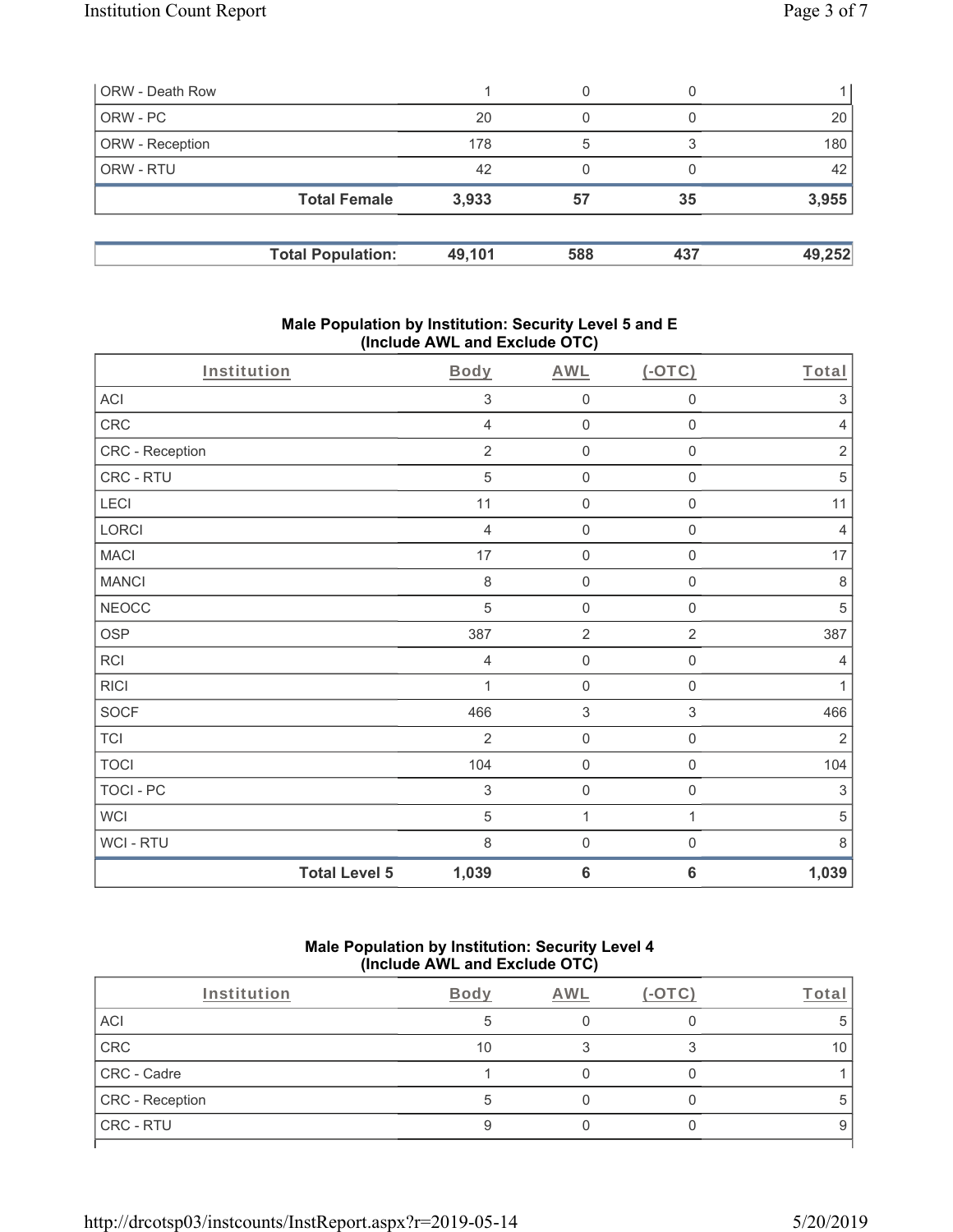| <b>FMC</b>                        | 2              | $\mathbf 0$         | $\boldsymbol{0}$    | $\sqrt{2}$     |
|-----------------------------------|----------------|---------------------|---------------------|----------------|
| FMC - Intensive Care - Male (CMC) | $\overline{2}$ | $\mathbf 0$         | $\mathbf 0$         | $\sqrt{2}$     |
| LAECI                             | 1              | $\mathbf 0$         | $\mathbf 0$         | 1              |
| LECI                              | 28             | 1                   | 1                   | 28             |
| LOCI                              | $\mathbf 0$    | 5                   | $\sqrt{5}$          | $\mathbf 0$    |
| LORCI                             | $10$           | 1                   | 1                   | $10$           |
| <b>LORCI - Reception</b>          | 4              | $\mathsf{O}\xspace$ | $\mathsf 0$         | $\overline{4}$ |
| <b>MACI</b>                       | 38             | $\mathbf 0$         | $\boldsymbol{0}$    | 38             |
| <b>MANCI</b>                      | 59             | $\mathbf 0$         | $\mathsf{O}\xspace$ | 59             |
| <b>NEOCC</b>                      | 24             | $\mathbf 0$         | $\mathsf{O}\xspace$ | 24             |
| <b>OSP</b>                        | 53             | $\mathbf 0$         | $\mathbf 0$         | 53             |
| <b>RCI</b>                        | 4              | $\mathbf 0$         | $\mathsf{O}\xspace$ | $\overline{4}$ |
| <b>SOCF</b>                       | 789            | 5                   | $\overline{4}$      | 790            |
| SOCF - RTU                        | 50             | $\mathsf 0$         | $\boldsymbol{0}$    | 50             |
| <b>TCI</b>                        | 29             | $\mathbf 0$         | $\boldsymbol{0}$    | 29             |
| <b>TOCI</b>                       | 616            | 1                   | 1                   | 616            |
| TOCI - PC                         | 21             | $\mathbf 0$         | $\mathbf 0$         | 21             |
| <b>WCI</b>                        | 29             | 1                   | 1                   | 29             |
| <b>WCI-RTU</b>                    | $6\,$          | $\mathbf 0$         | $\mathsf{O}\xspace$ | 6              |
| <b>Total Level 4</b>              | 1,795          | 17                  | 16                  | 1,796          |

# **Male Population by Institution: Security Level 3 (Include AWL and Exclude OTC)**

| Institution                       | <b>Body</b>    | <b>AWL</b>   | $(-OTC)$     | Total          |
|-----------------------------------|----------------|--------------|--------------|----------------|
| <b>ACI</b>                        | 25             | $\mathbf 0$  | 0            | 25             |
| ACI-PC                            | 10             | $\mathbf 0$  | $\mathbf 0$  | $10$           |
| <b>BECI</b>                       |                | 1            |              |                |
| CCI                               | 2              | $\mathbf 0$  | 0            | $\overline{2}$ |
| CCI - Death Row                   | 1              | $\mathbf{0}$ | 0            | 1              |
| CRC                               | 268            | $\,6\,$      | 6            | 268            |
| CRC - Cadre                       | 103            | 0            | 0            | 103            |
| CRC - Reception                   | 696            | 15           | 15           | 696            |
| CRC - RTU                         | 39             | $\mathbf 0$  | $\mathbf 0$  | 39             |
| <b>FMC</b>                        | 9              | $\mathbf 0$  | $\mathbf 0$  | 9              |
| FMC - Intensive Care - Male (CMC) | 5              | $\mathbf{0}$ | $\mathbf{0}$ | 5              |
| GCI                               |                | $\mathbf 0$  | 0            |                |
| <b>LAECI</b>                      | $\overline{4}$ | $\mathbf 0$  | 0            | 4              |
| LECI                              | 2,160          | 18           | 13           | 2,165          |
| LOCI                              | 3              | $\mathbf 0$  | $\Omega$     | 3              |
| <b>LORCI</b>                      | 54             | 41           | 40           | 55             |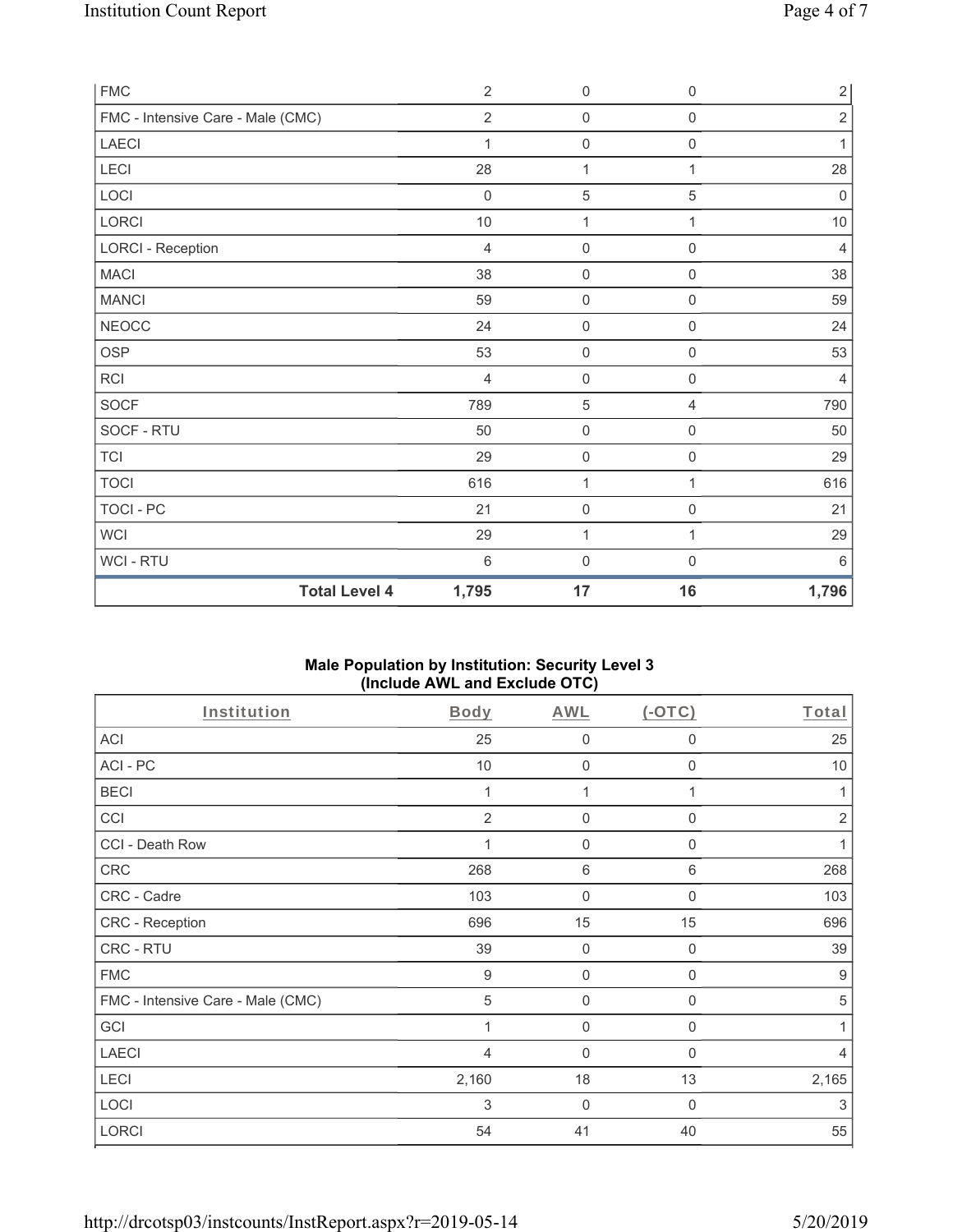| LORCI - Cadre            |                      | $\overline{7}$ | $\mathsf 0$         | $\boldsymbol{0}$    | $\overline{7}$            |
|--------------------------|----------------------|----------------|---------------------|---------------------|---------------------------|
| <b>LORCI - Reception</b> |                      | 686            | $\overline{4}$      | 3                   | 687                       |
| <b>MACI</b>              |                      | 879            | $\,8\,$             | $\mathsf 3$         | 884                       |
| <b>MANCI</b>             |                      | 2,170          | 26                  | 23                  | 2,173                     |
| MCI                      |                      | 3              | $\mathsf{O}\xspace$ | $\mathsf{O}\xspace$ | $\ensuremath{\mathsf{3}}$ |
| <b>NCCI</b>              |                      | 5              | $\mathbf 0$         | $\mathsf{O}\xspace$ | 5                         |
| <b>NEOCC</b>             |                      | 880            | 1                   | 1                   | 880                       |
| <b>OSP</b>               |                      | 1              | $\mathsf{O}\xspace$ | $\mathsf{O}\xspace$ | 1                         |
| PCI                      |                      | 38             | $\overline{2}$      | 1                   | 39                        |
| <b>RCI</b>               |                      | 1,626          | 13                  | 12                  | 1,627                     |
| <b>RICI</b>              |                      | 9              | 1                   | 1                   | $\boldsymbol{9}$          |
| SCI                      |                      | 5              | $\mathsf{O}\xspace$ | $\mathsf{O}\xspace$ | 5                         |
| <b>SOCF</b>              |                      | 5              | $\mathsf{O}\xspace$ | $\mathsf{O}\xspace$ | $\mathbf 5$               |
| <b>TCI</b>               |                      | 818            | $\boldsymbol{9}$    | 8                   | 819                       |
| TCI - Camp               |                      | 1              | $\mathsf{O}\xspace$ | $\mathsf{O}\xspace$ | 1                         |
| <b>TOCI</b>              |                      | 5              | $\mathsf 0$         | $\mathbf 0$         | $\overline{5}$            |
| <b>TOCI - PC</b>         |                      | 63             | $\mathbf 0$         | $\mathbf 0$         | 63                        |
| <b>WCI</b>               |                      | 1,293          | 19                  | 17                  | 1,295                     |
| WCI - RTU                |                      | 14             | $\mathsf{O}\xspace$ | 0                   | 14                        |
|                          | <b>Total Level 3</b> | 11,889         | 164                 | 144                 | 11,909                    |

# **Male Population by Institution: Security Level 2 (Include AWL and Exclude OTC)**

| Institution                       | <b>Body</b> | <b>AWL</b>          | $(-OTC)$       | Total |
|-----------------------------------|-------------|---------------------|----------------|-------|
| ACI                               | 754         | 4                   | $\overline{2}$ | 756   |
| ACI-PC                            | 27          | $\mathbf 0$         | 0              | 27    |
| <b>ACI - RTU</b>                  | 74          | $\mathbf 0$         | $\mathbf 0$    | 74    |
| <b>BECI</b>                       | 1,559       | 20                  | 16             | 1,563 |
| <b>BECI - Camp</b>                | 2           | $\mathbf 0$         | 0              | 2     |
| CCI                               | 2,027       | 7                   | 6              | 2,028 |
| CRC                               | 99          | 8                   | 7              | 100   |
| CRC - Cadre                       | 132         | $\mathsf{O}\xspace$ | $\mathbf 0$    | 132   |
| CRC - Reception                   | 288         | 8                   | 8              | 288   |
| CRC - RTU                         | 1           | $\mathbf 0$         | 0              |       |
| CRC - Youth                       |             | $\mathbf 0$         | 0              | 1     |
| <b>FMC</b>                        | 20          | $\mathbf 0$         | 0              | 20    |
| FMC - Intensive Care - Male (CMC) | $9\,$       | $\mathbf 0$         | $\mathbf 0$    | 9     |
| GCI                               | 395         | 3                   | 3              | 395   |
| GCI - Camp                        |             | $\mathbf 0$         | 0              |       |
| <b>GCI-RTU</b>                    | 45          | $\boldsymbol{0}$    | 0              | 45    |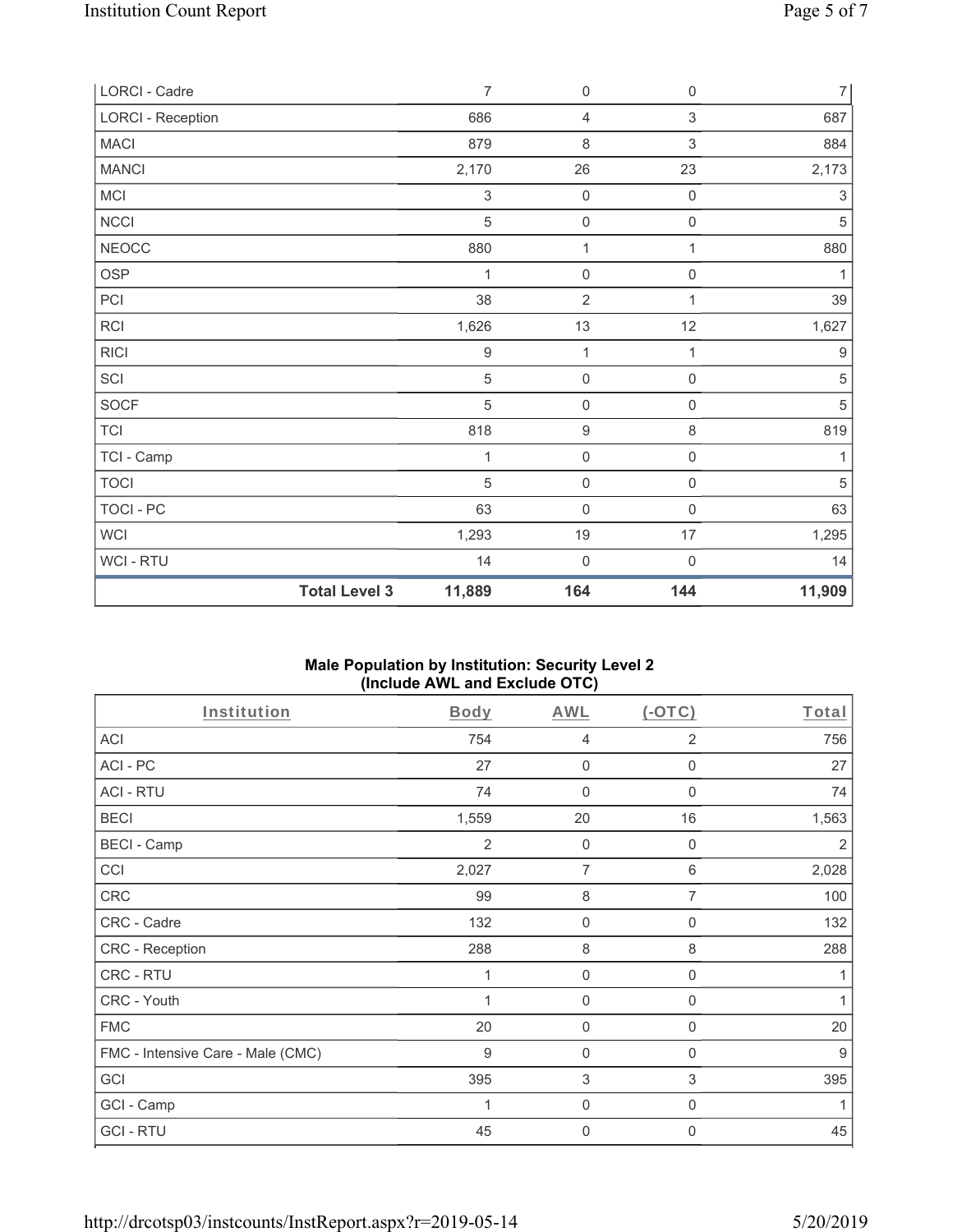| <b>Total Level 2</b>     | 16,740         | 203                 | 156                 | 16,787         |
|--------------------------|----------------|---------------------|---------------------|----------------|
| WCI                      | $\overline{7}$ | $\mathsf{O}\xspace$ | $\mathbf 0$         | $\overline{7}$ |
| TCI - Camp               | 1              | $\mathsf{O}\xspace$ | $\mathsf{O}\xspace$ | 1              |
| <b>TCI</b>               | $10$           | $\mathsf{O}\xspace$ | $\mathsf{O}\xspace$ | 10             |
| SCI                      | 1,044          | 13                  | $\boldsymbol{9}$    | 1,048          |
| <b>RICI</b>              | 1,456          | 15                  | $10$                | 1,461          |
| RCI                      | 109            | $\mathsf{O}\xspace$ | 0                   | 109            |
| PCI                      | 961            | $\overline{7}$      | $\overline{4}$      | 964            |
| <b>NEOCC</b>             | 1              | $\mathsf{O}\xspace$ | $\mathbf 0$         | 1              |
| <b>NCI</b>               | 1,684          | 28                  | 22                  | 1,690          |
| NCCI                     | 1,211          | 17                  | 13                  | 1,215          |
| MCI - Camp               | 1              | $\mathsf{O}\xspace$ | $\mathsf{O}\xspace$ | $\mathbf{1}$   |
| MCI                      | 1,662          | 16                  | 13                  | 1,665          |
| <b>MANCI</b>             | 1              | $\mathbf 0$         | $\mathsf{O}\xspace$ | 1              |
| <b>MACI</b>              | 102            | 1                   | 1                   | 102            |
| <b>LORCI - Reception</b> | 347            | $\,6\,$             | $\overline{4}$      | 349            |
| LORCI - Cadre            | 129            | $\mathbf{1}$        | $\mathsf{O}\xspace$ | 130            |
| LORCI                    | 151            | 22                  | $16\,$              | 157            |
| LOCI                     | 1,261          | $\boldsymbol{9}$    | $\,6\,$             | 1,264          |
| LECI                     | 10             | $\mathsf{O}\xspace$ | 0                   | $10$           |
| LAECI                    | 1,158          | 18                  | 16                  | 1,160          |

# **Male Population by Institution: Security Level 1 (Include AWL and Exclude OTC)**

| Institution                       | <b>Body</b> | <b>AWL</b>                | (OTC)          | Total |
|-----------------------------------|-------------|---------------------------|----------------|-------|
| <b>ACI</b>                        | 553         | 6                         | 1              | 558   |
| ACI-PC                            | 10          | 0                         | $\Omega$       | 10    |
| <b>ACI - RTU</b>                  | 28          | 0                         | 0              | 28    |
| <b>BECI</b>                       | 641         | $\overline{7}$            | $\overline{2}$ | 646   |
| <b>BECI - Camp</b>                | 484         | 0                         | $\Omega$       | 484   |
| CCI                               | 551         | 1                         | 0              | 552   |
| <b>CRC</b>                        | 22          | $\overline{2}$            | $\overline{2}$ | 22    |
| CRC - Cadre                       | 1           | $\mathbf 0$               | $\mathbf 0$    | 1     |
| CRC - Reception                   | 134         | 4                         | 3              | 135   |
| <b>FMC</b>                        | 386         | $\ensuremath{\mathsf{3}}$ | 1              | 388   |
| FMC - Intensive Care - Male (CMC) | 29          | 0                         | 0              | 29    |
| GCI                               | 653         | 10                        | 3              | 660   |
| GCI - Camp                        | 439         | $\mathbf 0$               | $\mathbf 0$    | 439   |
| <b>GCI-RTU</b>                    | 14          | 0                         | $\mathbf{0}$   | 14    |
| <b>LAECI</b>                      | 590         | 11                        | 8              | 593   |